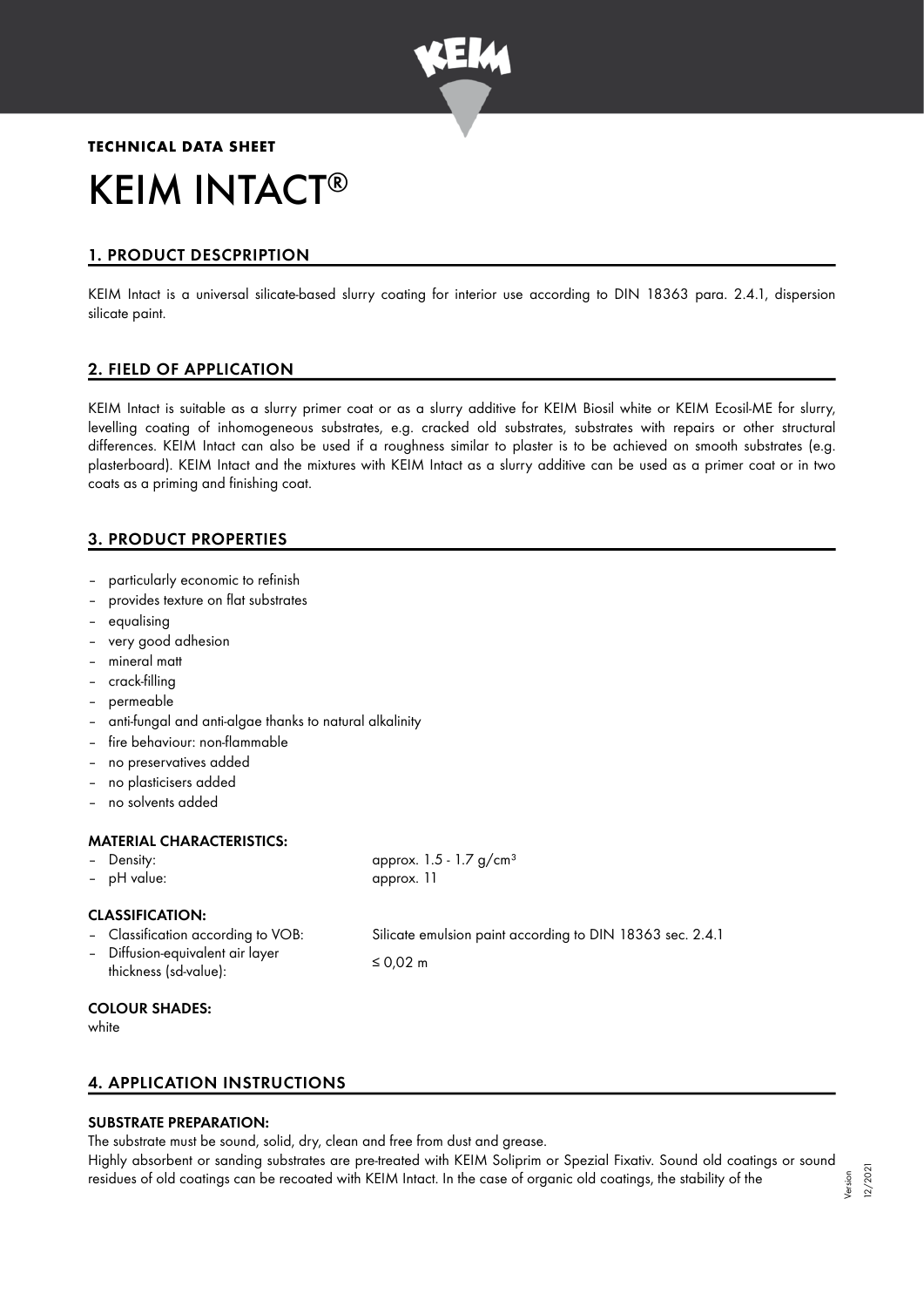of the binder of the old coat against saponification. Glue paints must be thoroughly washed off. For old substrates, test areas are recommended to be able to detect penetrating substances (wood dyes, tar, etc.).

#### APPLICATION CONDITIONS:

Ambient and substrate temperature during application and drying must be  $\geq 5$  °C.

# PREPARATION OF MATERIAL:

Stir up KEIM Intact thoroughly before application.

#### APPLICATION:

KEIM Intact can be painted or rolled. KEIM Intact can be mixed with KEIM Biosil white or KEIM Ecosil-ME in any ratio. For rational processing with the roller, mixtures in the ratio of 1:1 to 1:2 parts by volume KEIM Intact to KEIM Biosil or KEIM Ecosil-ME have proven successful. These mixtures also provide the best substrate conditions for subsequent silicate-based glazes. The slurry effect increases towards unmixed KEIM Intact.

Application with a brush gives the best slurry effect; application with a roller gives a more structured surface.

#### DRYING TIME:

Can be overcoated after 12 hours at the earliest (at 23°C and 50% RH). At higher relative humidity, layer thicknesses and/ or lower temperatures, drying is delayed accordingly.

#### CONSUMPTION:

approx. 0,25 l/m² for a single coating. If necessary, dilute with KEIM Spezial-Fixativ.

These material consumption values are guide values for smooth substrates. Exact consumption values must be determined by means of test areas.

## CLEANING OF TOOLS:

Clean immediately with water.

## 5. PACKAGING

| <b>Container content</b> | Unit of measure | Quantity on pallet | Type of container |
|--------------------------|-----------------|--------------------|-------------------|
|                          |                 | 24                 | bucket            |
|                          |                 |                    | bucket            |
| 2.5                      |                 | 80                 | bucket            |

#### 6. STORAGE

| max. storage time | <b>Storage conditions</b>                            |  |
|-------------------|------------------------------------------------------|--|
| 12 months         | keep container tightly sealed.<br>cool<br>frost-free |  |

#### 7. DISPOSAL

For disposal information refer to section 13 of the safety data sheet.

### EC WASTE CODE:

Waste code: 08 01 12